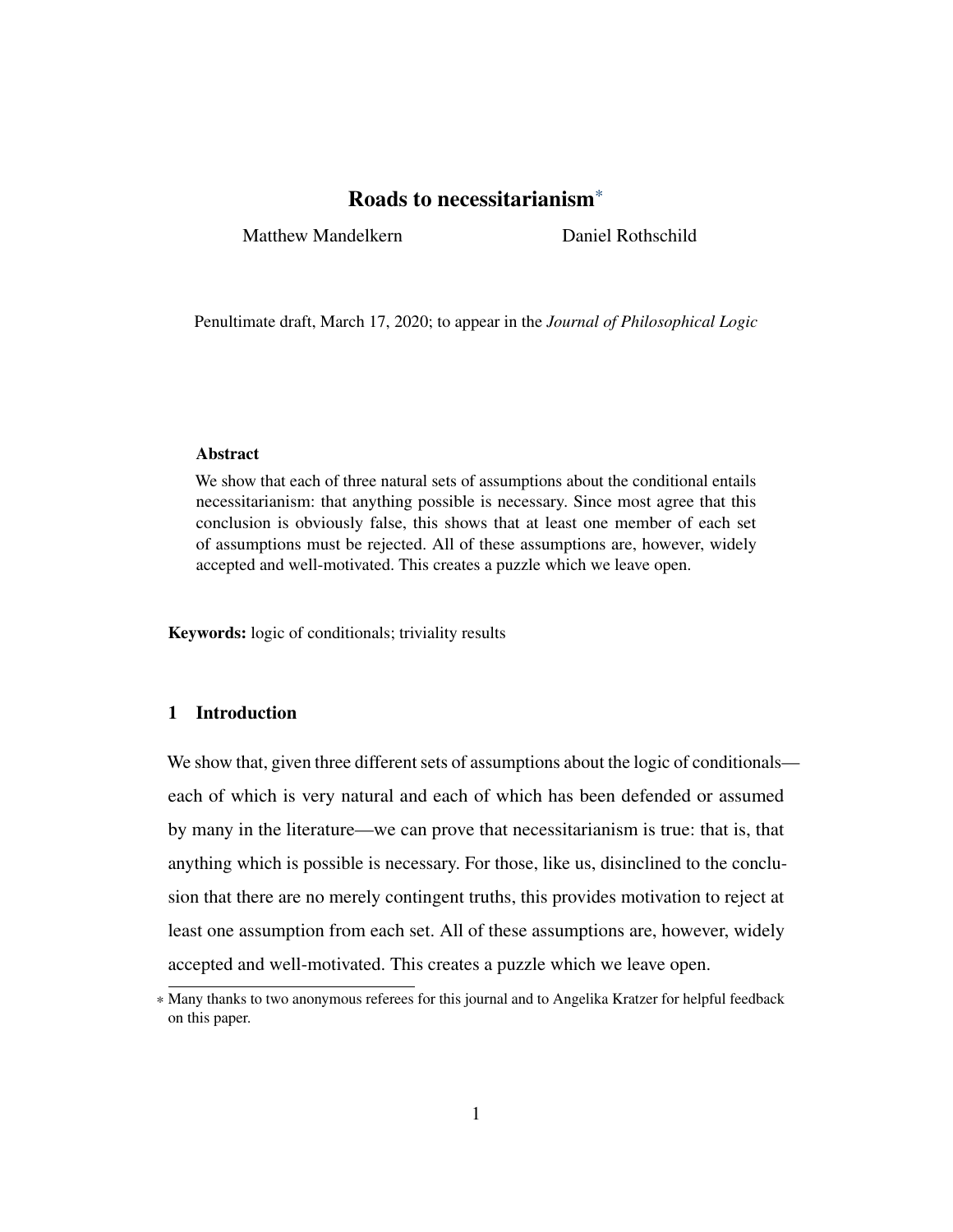#### 2 Set-up

We work with a standard modal propositional language (with  $\omega'$ ) the material conditional; ' $\equiv$ ' the material biconditional; ' $\land$ ' and '¬' conjunction and negation; and ' $\Box$ ' and ' $\Diamond$ ' necessity and possibility operators), augmented with the two-place connective '>' meant to correspond to the natural language conditional 'If...then...' (whether in the indicative or subjunctive mood, which we will not distinguish in our formal language). We assume that the connectives and operators other than  $\cdot$ receive their standard semantics, with the connectives and  $\sim$  given their usual classical Boolean values and ' $\Box$ ' and ' $\Diamond$ ' receiving a normal modal semantics characterized by the *K* axioms. (For clarity, in the proofs that follow we distinguish those inferences that follow by the propositional calculus (*PC*) alone from those that follow from *K*, though *K* encompasses the propositional calculus.) We assume further that our modal operators satisfy the 5 axiom ( $\Diamond p \models \Box \Diamond p$ ), which is required to prove the second and third claims. We do not make any assumptions about the semantics of '>'—since our interest here is what that semantics should, and could, be—apart from the assumption that tautologically equivalent sentences can be substituted *salve veritate* under '>'.<sup>[1](#page-0-0)</sup> We use ' $\Gamma \models p'$  to mean that in every possible world in every intended model where all the elements of  $\Gamma$  are true, *p* is true (' $p = \nvert q$ ' means  $p \models q$  and  $q \models p$ ). Note that a biconditional *Deduction Theorem* will obtain for our logic:  $\Gamma \models (q \supset r)$  iff  $\Gamma \cup \{q\} \models r$ .<sup>[2](#page-0-0)</sup>

<sup>1</sup> Although this assumption is common to most accounts of conditionals, it is rejected, for example, in Fine's Truthmaker Semantics [\(Fine](#page-9-0) [2012,](#page-9-0) [2017\)](#page-9-1).

<sup>2</sup> The *Deduction Theorem* doesn't hold on certain ways of thinking about entailment in modal logic, but it will hold for systems in which entailment is defined as preservation of truth in all worlds in all intended models, as we have defined it here (rather than as preservation of validity). See Hakli  $\&$ [Negri](#page-10-0) [2011](#page-10-0) for helpful discussion; see in particular §3 of that paper for a full exposition of the kind of system we have in mind here, and a proof that the *Deduction Theorem* is valid in that system. We omit corner quotes from our formal language for readability, and omit parentheses when there is no risk of ambiguity. When  $\Gamma$  is a singleton  $\{q\}$  we write ' $q \models p'$ ', and when  $\Gamma$  is empty we write ' $\models p'$ '.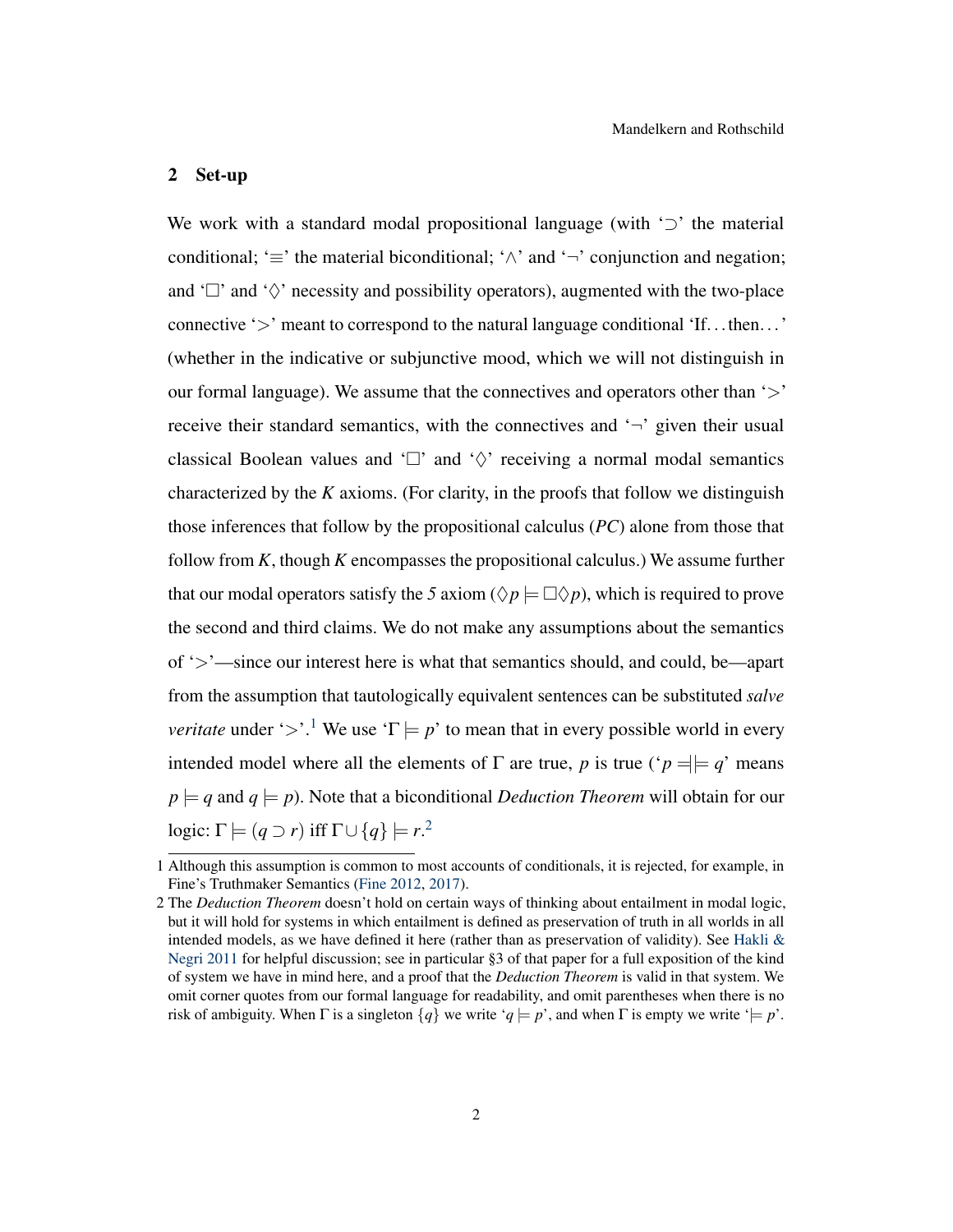Our three results all start from the assumption that (all uniform substitution instances) of the following are valid:

- *Restricted Aristotle's Thesis:*  $\neg p > p \models \Box p$
- *Conditional Quodlibet*:  $\Box \neg p \models p > q$
- *Import-Export*:  $p > (q > r) = |f|/(p \land q) > r$

The first two principles are standard assumptions in the theory of conditionals, both validated, for instance, by the theories of [Stalnaker](#page-10-1) [\(1968\)](#page-10-1), [Stalnaker & Thomason](#page-10-2) [\(1970\)](#page-10-2), [Lewis](#page-10-3) [\(1973\)](#page-10-3). *Restricted Aristotle's Thesis* follows as one half of a standard definition in the logic of conditionals of  $\Box p$  as  $\neg p > p$ ; the idea is that  $\neg p > p$  could only be true if *p* were in some sense guaranteed to be true no matter what. (The principle is a restricted version of a principle known as *Aristotle's Principle*, which says that  $\neg p > p$  is never true. Most modern theories of the conditional hold that *Aristotle's Principle* is not valid in general, but that the restricted version here is.) *Conditional Quodlibet* is closely related in intuitive motivation: it says that if *p* is necessarily false, then  $p > q$  is true for any q. In other words, if p is not just false but *necessarily* false, then anything whatsoever follows from the supposition that *p* is true.

The third principle says that conditionals of the form  $p > (q > r)$  and of the form (*p*∧*q*) > *r* are always logically equivalent. *Import-Export*, while more controversial than our first two principles, is validated by many theories of the conditional (see e.g. [McGee](#page-10-4) [1985,](#page-10-4) [Gillies](#page-9-2) [2009,](#page-9-2) [Khoo & Mandelkern](#page-10-5) [2019,](#page-10-5) [Mandelkern](#page-10-6) [2020b\)](#page-10-6).<sup>[3](#page-0-0)</sup>

<sup>3</sup> The systems developed in [Kratzer](#page-10-7) [1981,](#page-10-7) [1986](#page-10-8) are sometimes said to validate *Import-Export*. On Kratzer's view if-clauses serve as restrictors to implicit or explicit modal operators. Even if we only consider cases in which there are silent modal operators, whether the conditional in Kratzer's view validates *Import-Export* (or other principles) is not easily determinable without explicit rules governing the distribution of silent modal operators. While [Kratzer](#page-10-8) [\(1986\)](#page-10-8) suggests that in some simple examples her system would validate *Import-Export*, she does not provide general principles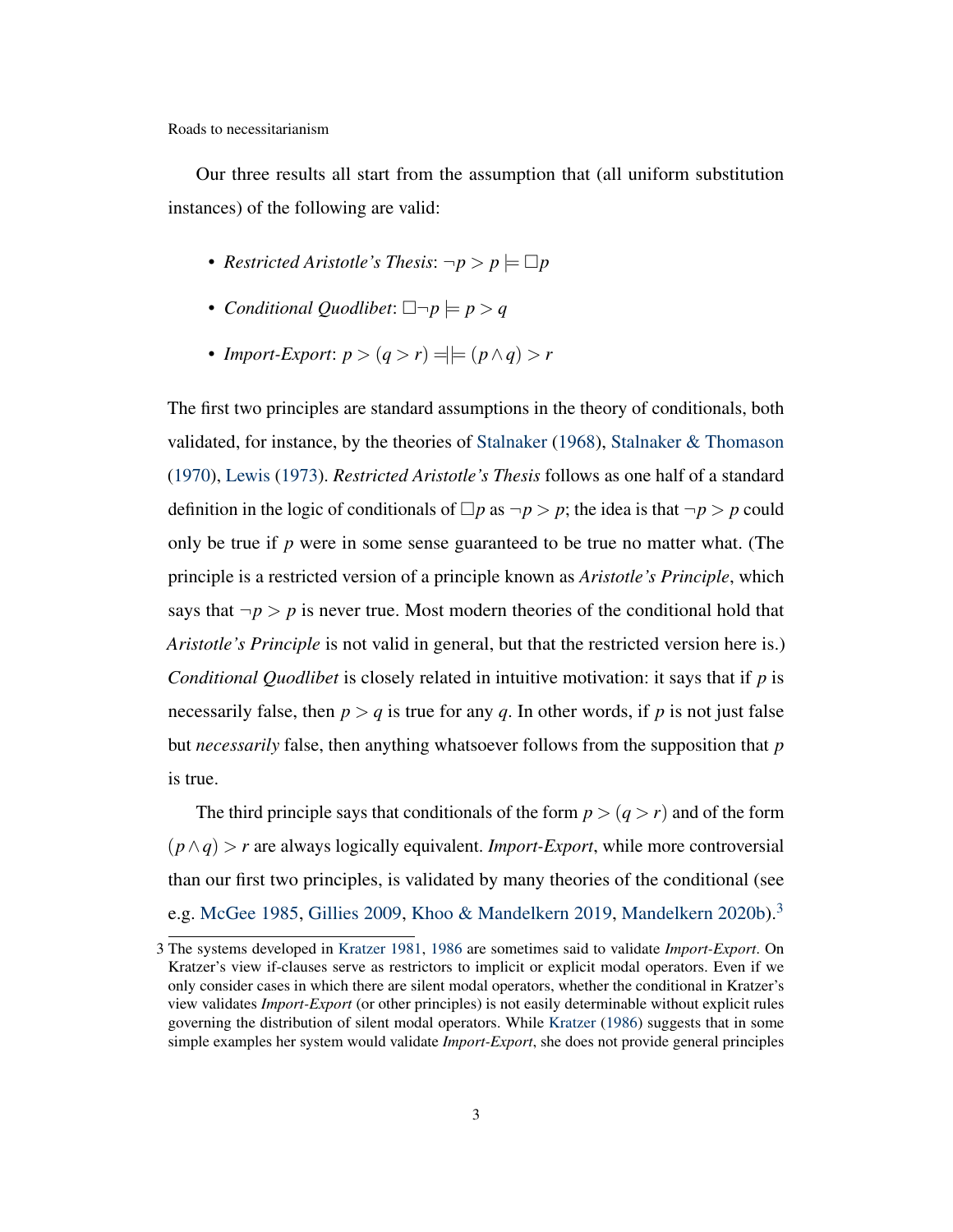There are two main sources of evidence in favor of it which we briefly note here. The first is the felt equivalence of pairs of natural language conditionals which instantiate *Import-Export*, like the following:

- <span id="page-3-1"></span><span id="page-3-0"></span>(1) a. If the coin is flipped, then if it lands heads, we'll win.
	- b. If the coin is flipped and it lands heads, we'll win.
- (2) a. If it had rained and there hadn't been a tent, the picnic would have been cancelled.
	- b. If it had rained, then if there hadn't been a tent, the picnic would have been cancelled.

Pairs like this tend to feel equivalent (see [van Wijnbergen-Huitink et al.](#page-10-9) [2014](#page-10-9) for experimental evidence to this effect).

The second, more abstract argument for *Import-Export* comes from [Ramsey](#page-10-10) [\(1978/1931\)](#page-10-10)'s suggestion that you should believe  $p > q$  iff you believe q after adding *p* hypothetically to your stock of beliefs. If we iterate this test, we get the result that you should believe  $p > (q > r)$  iff you should believe  $(p \land q) > r$ —which in turn suggests that these pairs have the same truth-conditions. So, intuitively, you should believe [\(1a\)](#page-3-0) just in case, after adding 'the coin is flipped' hypothetically to your beliefs, and after then adding 'it lands heads' hypothetically to your beliefs, you should then believe we'll win; which are the same intuitive conditions of belief as those of [\(1b\).](#page-3-1) See [Arló-Costa](#page-9-3) [2001](#page-9-3) for a detailed exposition of this argument.

In sum, all three of our starting principles are well-motivated and widely ac-

cepted.

that make the import-export schema valid. As [Khoo & Mandelkern](#page-10-5) [\(2019\)](#page-10-5), [Mandelkern](#page-10-6) [\(2020b\)](#page-10-6) discuss, Gillies' theory in fact only validates a slightly restricted version of *Import-Export* which maintains equivalence only when the imported/exported sentence is not itself a conditional; this restriction would block the third proof below, but not the first two.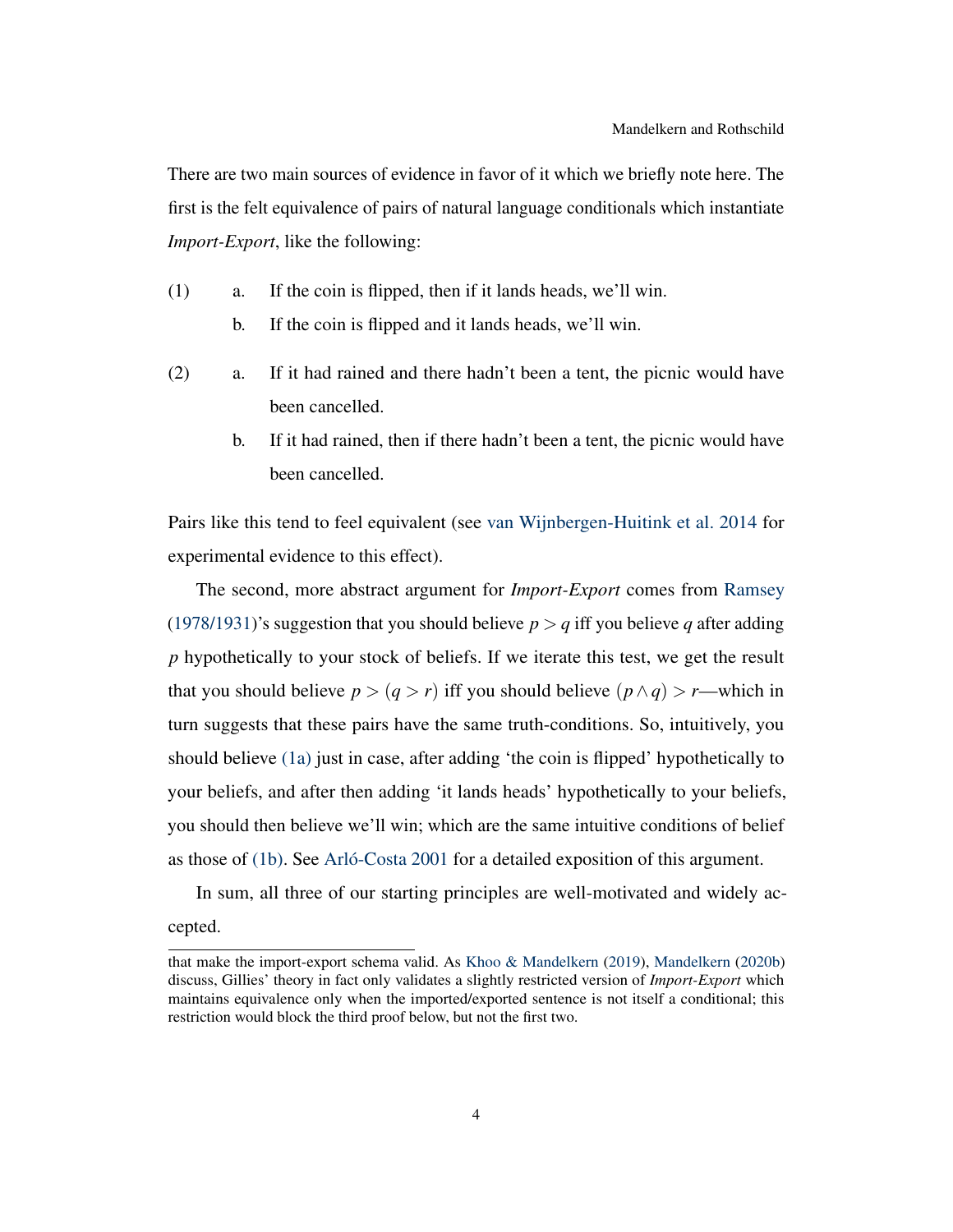#### 3 *Right Monotonicity*

We now explore three different augmentations of these three core principles, each of which allows us to obtain our absurd result. The first, and simplest, approach takes on board the following principle:<sup>[4](#page-0-0)</sup>

• *Right Monotonicity:* If  $\models p > q$  and  $s \models q \supset r$  then  $\Box s \models p > r$ 

*Right Monotonicity* encodes the very natural and widely validated assumption that, if  $p > q$  is always true; and if every *s* world which is a *q*-world is also an *r*-world; and if we are at a world where all accessible worlds are *s*-worlds; then,  $p > r$  is also true at our world. In other words, if, at any world, all the *p*-worlds relevant to evaluating a conditional are *q*-worlds, and if all the accessible *q*-worlds from our given world are also *r* worlds, then  $p > r$  must also be true at our given world. (We don't mean to commit to any particular semantic analysis of the conditional in this paper; these informal glosses in terms of worlds are, however, neutral across many different analyses, and can be helpful in seeing the motivation for principles like this one.)

*Right Monotonicity*, together with the three assumptions at the outset, entails that, for any  $p, \Diamond p \models \Box p$ . The proof is in an Appendix.<sup>[5](#page-0-0)</sup>

- *Weak Right Monotonicity:* If  $\models p > q$  and  $\models q \supset r$  then  $\models p > r$
- *Just Add r*: If  $\models p > q$  then  $\models (p \land r) > (q \land r)$

*Weak Right Monotonicity* is strictly weaker than *Right Monotonicity*. *Just Add r* says that if  $(p > q)$ is invariably true, then adding the same sentence to the antecedent and consequent should not affect the truth value. We could motivate it as follows:  $(r > r)$  is always true: all the relevant *r*worlds are always *r*-worlds. If  $(p > q)$  is also always true, then all the relevant *p*-worlds are always *q*-worlds. But then all the relevant worlds which are both *p*-worlds and *r*-worlds should also be both *q*-worlds and *r*-worlds. *Weak Right Monotonicity* and *Just Add r*, together with our three core assumptions, let us argue to the conclusion that  $\models \Diamond p > \Box p$  (this conclusion slightly differs from the main one we focus on here, but is in the same spirit). The proof is left to the reader: the key

<sup>4</sup> Meta-language 'If...then' in these principles should be interpreted materially.

<sup>5</sup> A slightly different result can be obtained by an even weaker form of monotonicity, plus a second principle: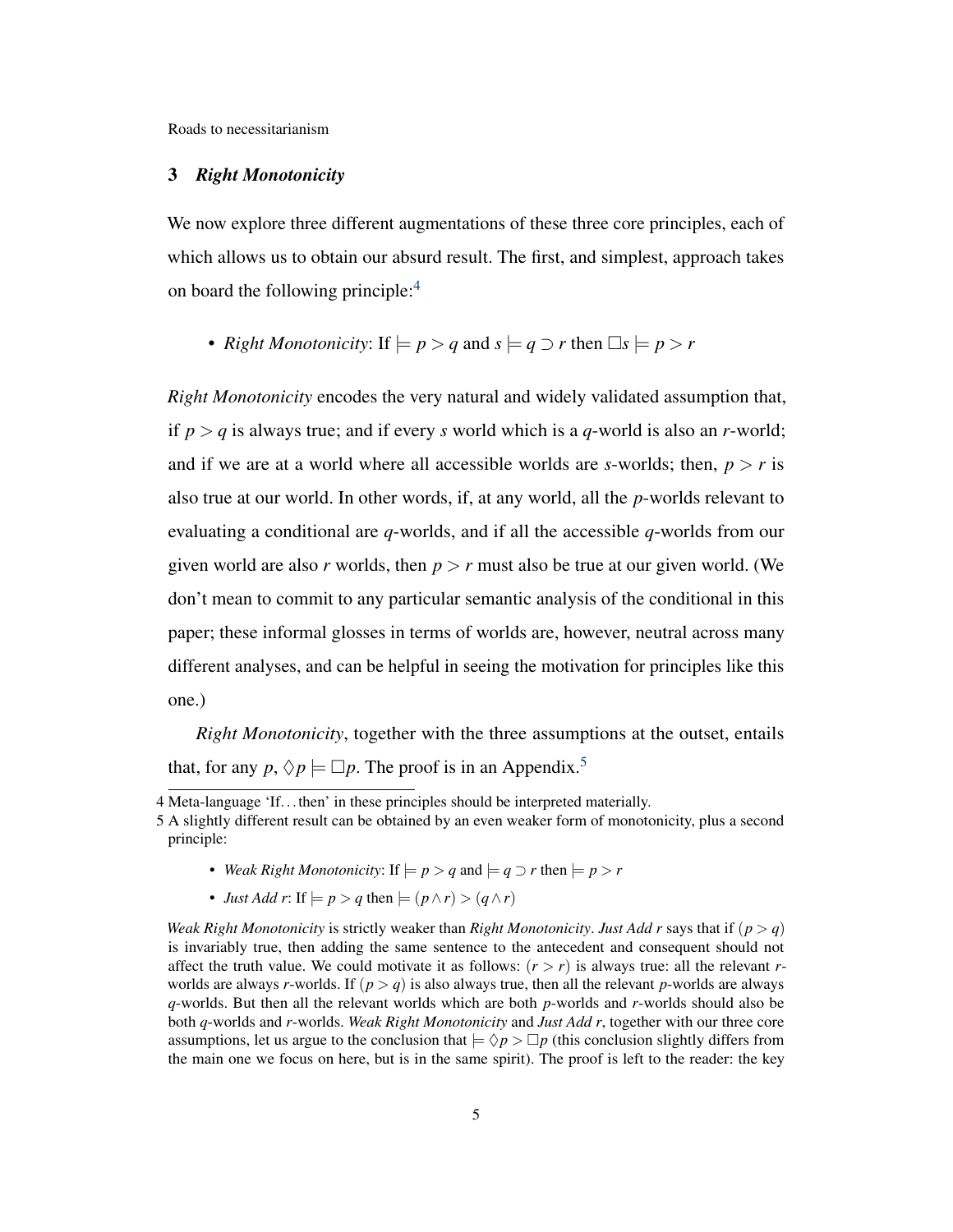#### 4 *Logical Implication* and *Logical Ad Falsum*

The second approach, in place of *Right Monotonicity*, adds two different principles to our starting three:

- *Logical Implication:* If  $p \models q$  then  $\models p > q$
- *Logical Ad Falsum*: If  $\models p > q$  and  $\models p > \neg q$  then  $\models \neg p$

*Logical Implication* says that, if *p* entails *q*, then  $p > q$  is a logical truth; this encodes the very natural idea that the natural language conditional is bounded from above by entailment. *Logical Ad Falsum* is a corollary of *Restricted Aristotle's Thesis* under mild further assumptions, and can be motivated in the same way.

These two principles, in the presence of our three core principles, entail that  $\Diamond p \models \Box p$ ; the proof, again, is in the Appendix.

#### 5 *Nothing Added*

The final approach adds to our three core principles one further principle:

• *Nothing Added*: If  $\models p > q$  then  $\models (p > (q > r)) \equiv (p > r)$ 

*Nothing Added* is intuitive for roughly the same reason that *Logical Implication* is. If  $(p > q)$  is a logical truth, then *q* has no intercessionary power, as it were, in a conditional of the form  $(p > (q > r))$ : *q* contributes nothing more beyond what *p* already contributed.[6](#page-0-0) Once more, *Nothing Added* in the presence of our three core principles lets us prove that  $\Diamond p \models \Box p$ ; the proof, again, is in the Appendix.

steps comprise showing that  $\models \neg p > (p > \neg p)$  in the usual way, from which it follows by *Just Add r* that  $\models (\neg p \land \Diamond p) > ((p > \neg p) \land \Diamond p)$ . Then we show from *Restricted Aristotle's Thesis* that |= ((*p* > ¬*p*)∧♦*p*) ⊃ *p*. *Weak Right Monotonicity* gives us |= (¬*p*∧♦*p*) > *p*; *Import-Export*, *Weak Right Monotonicity*, and *Restricted Aristotle's Thesis* get us to the conclusion that  $= \Diamond p > \Box p$ .

<sup>6</sup> See [Mandelkern](#page-10-6) [2020b](#page-10-6) for further discussion.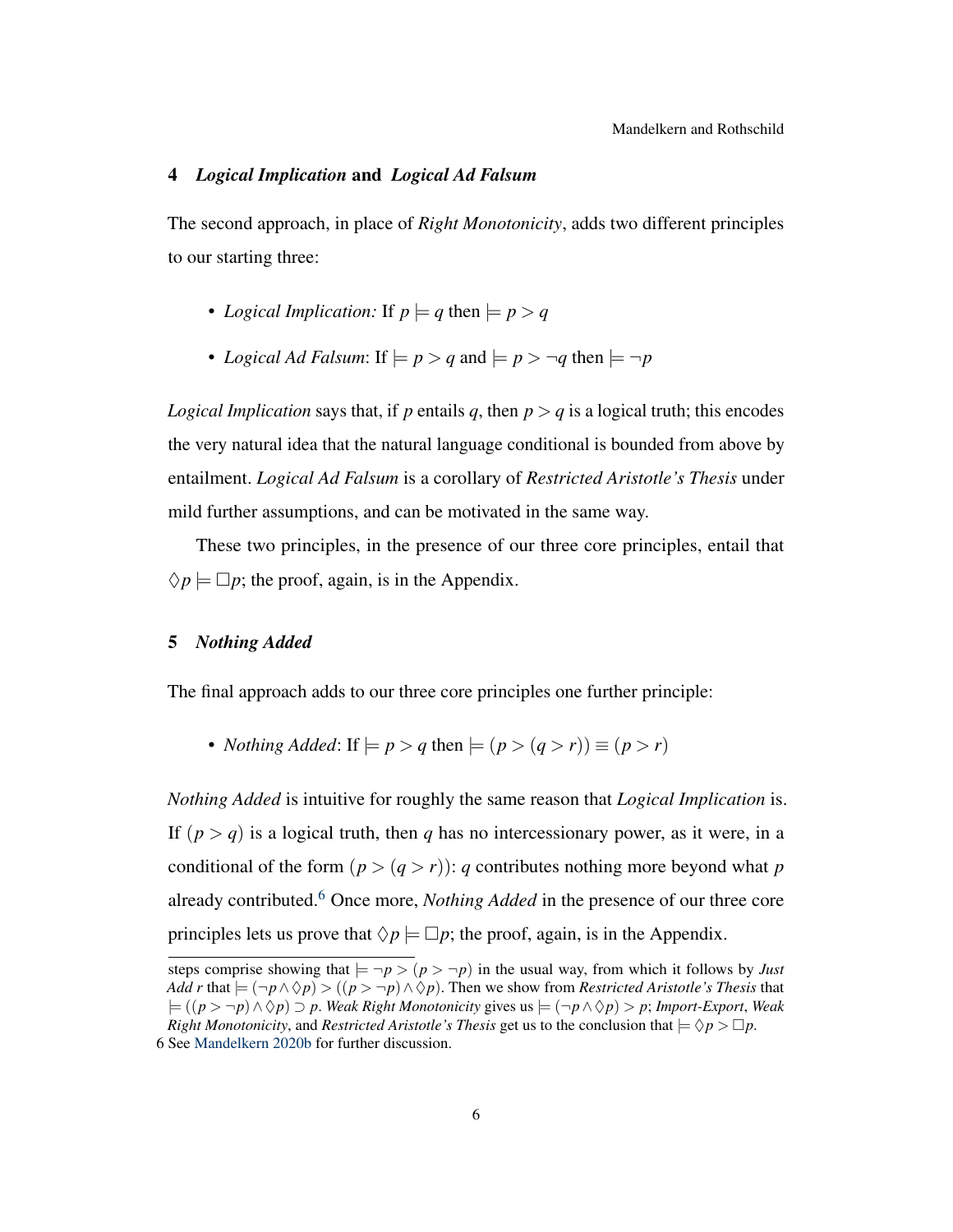#### 6 Relation to [Gibbard](#page-9-4) [\(1981\)](#page-9-4)'s result

Before concluding, let us situate our results in relation to [Gibbard](#page-9-4) [\(1981\)](#page-9-4)'s famous collapse result. Gibbard showed that *Import-Export* does not sit well with two other principles. In particular, Gibbard showed that *Import-Export*, *Logical Implication*, and *Modus Ponens* for '>' (which says that  $\{p, p > q\} \models q$ ) together collapse the natural language conditional '>' to the material conditional ' $\supset$ '. This collapse is widely taken to be unacceptable, since the natural language conditional appears not to be the material conditional. Gibbard's result, however, does not show that *Import-Export* on its own leads to the collapse to the material conditional, and indeed, it does not: many non-material theories validate *Import-Export*. And so Gibbard's result does not on its own show that *Import-Export* must be rejected. Indeed, many have responded to Gibbard's result by adopting theories which invalidate *Modus Ponens* for '>' and which validate *Import-Export* instead (see e.g. [McGee](#page-10-4) [1985,](#page-10-4) [Kratzer](#page-10-7) [1981,](#page-10-7) [Yalcin](#page-10-11) [2007,](#page-10-11) [Gillies](#page-9-2) [2009,](#page-9-2) [Khoo](#page-10-12) [2013\)](#page-10-12).

Unlike Gibbard's results, our results do not rely on *Modus Ponens*; and we rely on *Logical Implication* only for the second of our three results. So while, like Gibbard, we show a tension between *Import-Export* and some other principles, the other principles are very different in the two cases. Of course, taken together with Gibbard's result, our results may be taken to provide evidence against *Import-Export*; but we will not take a stand on that here.<sup>[7](#page-0-0)</sup>

# 7 Conclusion

In sum, our three core assumptions—*Restricted Aristotle's Thesis, Conditional Quodlibet*, and *Import-Export*—paired either with *Right Monotonicity*, or with

<sup>7</sup> But see [Mandelkern](#page-10-13) [2019,](#page-10-13) [2020a](#page-10-14) for a related result, together with an argument that it does count against *Import-Export* and an attempt to make sense of the data supporting *Import-Export*.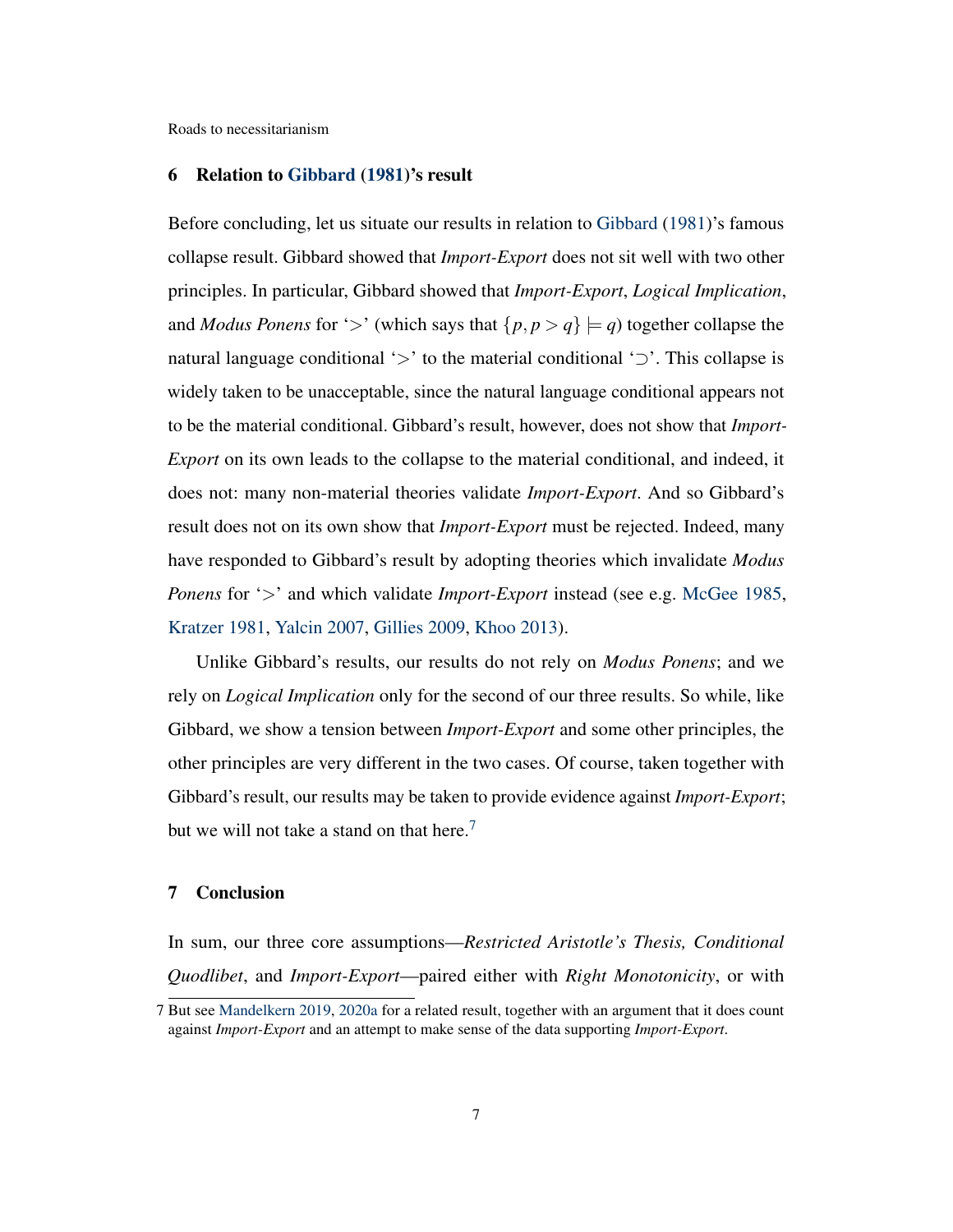*Logical Implication* and *Logical Ad Falsum*, or with *Nothing Added*, let us prove that anything possible is necessary. From a metaphysical perspective, this would mean that there are no merely contingent truths. From a model-theoretic perspective, this would mean that our system is valid only on solipsistic frames (frames in which every world can access at most itself under the accessibility relation for possibility and necessity). From the perspective of most modern theories of the conditional, this would mean that the natural language conditional  $\leq$  is no stronger than the material conditional '⊃', since most theories of the conditional coupled with a solipsistic accessibility relation will be no stronger than the material conditional. From any perspective, the conclusion seems insupportable. Thus some of these principles must be rejected; we will not try to decide here which ones.

# A Appendix

# A.1 First Proof: *Right Monotonicity*

For arbitrary *p*:

<span id="page-7-5"></span><span id="page-7-4"></span><span id="page-7-3"></span><span id="page-7-2"></span><span id="page-7-1"></span><span id="page-7-0"></span>i. 
$$
\models \Box(\neg(\neg p \land p)) \supset ((\neg p \land p) > \neg p)
$$
 *Conditional Quadribet*  
\nii.  $\Box \neg(\neg p \land p) \models (\neg p \land p) > \neg p$  *Deduction Theorem*, (i)  
\niii.  $\models (\neg p \land p) > \neg p$  *K*, (ii)  
\niv.  $\models \neg p > (p > \neg p)$  *Inport-Export*, (iii)  
\nv.  $\models \Diamond p \supset (\neg (p > \neg p) \lor p)$  *PC*, (v)  
\nvii.  $\models \Diamond p \supset ((p > \neg p) \supset p)$  *PC*, (vi)  
\nviii.  $\Diamond p \models (p > \neg p) \supset p$  *Deduction Theorem*, (vii)  
\nix.  $\Box \Diamond p \models \neg p > p$  *Right Monotonicity*, (iv), (viii)  
\nx.  $\Diamond p \models \Box p$  *Restricted Aristotle's Thesis*, *PC*, (ix)  
\nxi.  $\Diamond p \models \Box p$  *Restricted Aristotle's Thesis*, *PC*, (ix)  
\nxii.  $\Diamond p \models \Box p$  *PC*, (x), (xi)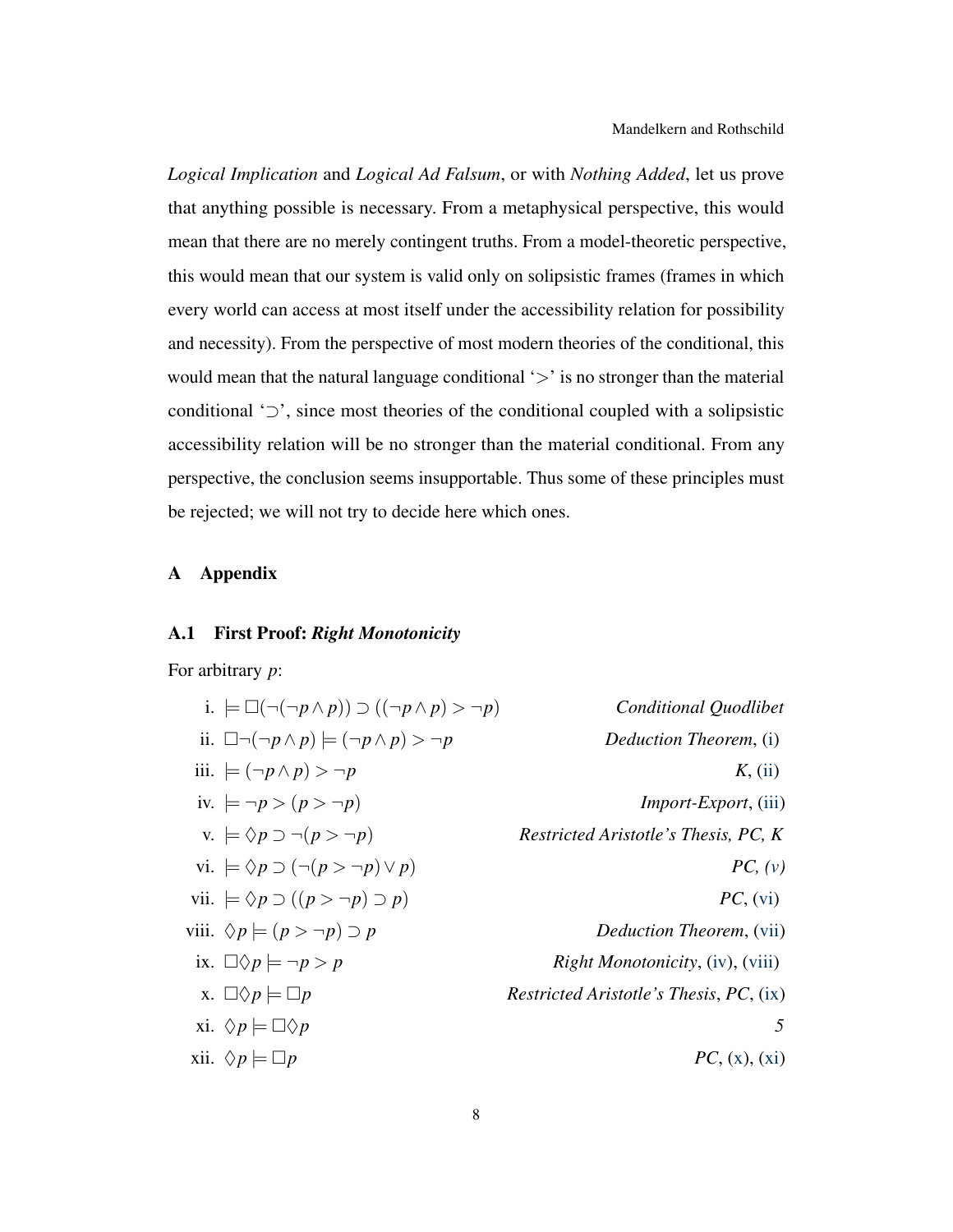# A.2 Second Proof: *Logical Implication* and *Logical Ad Falsum*

We note first that the following is entailed by our definition of entailment and our classical semantics for '∧':

• *Monotonicity:* If  $p \models q$  then  $(p \land r) \models q$ 

Then, for arbitrary *p*:

i. 
$$
\models \Box(\neg((\Diamond p \land \neg p) \land p)) \supset (((\Diamond p \land \neg p) \land p) > \neg p)
$$

*Conditional Quodlibet*

ii. 
$$
\Box \neg ((\Diamond p \land \neg p) \land p) \models ((\Diamond p \land \neg p) \land p) > \neg p
$$

*Deduction Theorem*, [\(i\)](#page-8-0)

<span id="page-8-5"></span><span id="page-8-4"></span><span id="page-8-3"></span><span id="page-8-2"></span>iii. 
$$
\models ((\Diamond p \land \neg p) \land p) > \neg p
$$
  
\niv.  $\models (\Diamond p \land \neg p) > (p > \neg p)$   
\nvi.  $\Diamond p \models \neg(p > \neg p)$   
\nvii.  $\Diamond p \land \neg p \models \neg(p > \neg p)$   
\nvi.  $\Diamond p \land \neg p \models \neg(p > \neg p)$   
\n*Equation Theorem*, (v)  
\niv.  $\Diamond p \land \neg p \models \neg(p > \neg p)$   
\n*Equation Theorem*, (v)  
\n*Monotonicity*, (vi)  
\niv.  $\models (\Diamond p \land \neg p) > \neg(p > \neg p)$   
\n*Logical Implication*, (vii)  
\nix.  $\models \neg(\Diamond p \land \neg p)$   
\n*Logical Ad Falsum*, (iv), (viii)  
\n*Logical Ad Falsum*, (iv), (viii)  
\n*Logical Ad Falsum*, (iv), (viii)  
\n*NC*, (ix)  
\nxii.  $\models \Diamond p \supset \Box p$   
\n*NC*, (xi), (xii)  
\n*Reduction Theorem*, (xiii)  
\n*Reduction Theorem*, (xiii)

# <span id="page-8-9"></span><span id="page-8-8"></span><span id="page-8-7"></span><span id="page-8-6"></span>A.3 Third Proof: *Nothing Added*

<span id="page-8-0"></span>For arbitrary *p*:

<span id="page-8-1"></span>i. 
$$
\models \Box(\neg(\neg p \land p)) \supset (\neg p \land p) > \neg p)
$$
 *Conditional Quadribet*  
ii.  $\Box \neg(\neg p \land p) \models (\neg p \land p) > \neg p)$  *Deduction Theorem*, (i)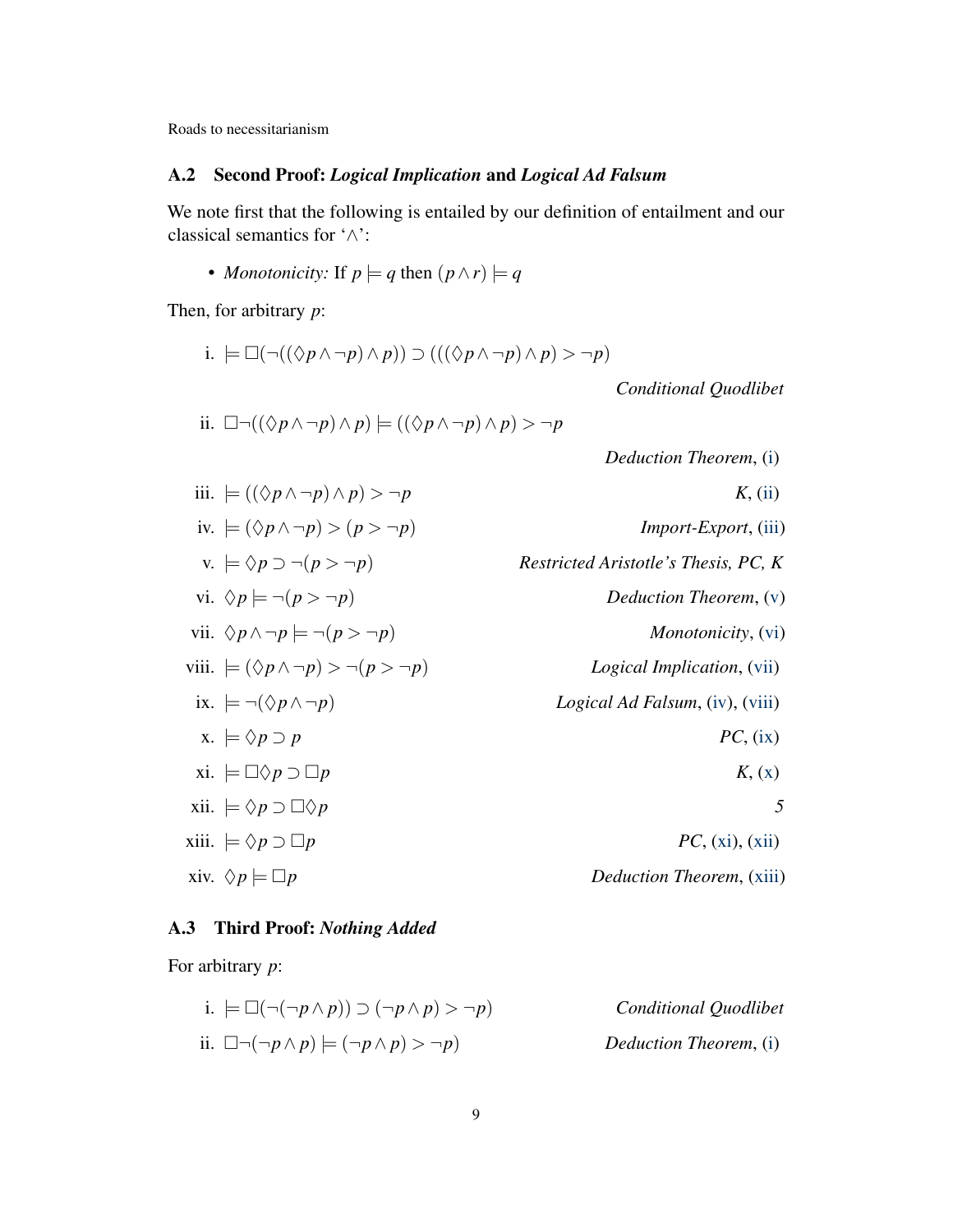Mandelkern and Rothschild

<span id="page-9-13"></span><span id="page-9-12"></span><span id="page-9-11"></span><span id="page-9-10"></span><span id="page-9-9"></span><span id="page-9-8"></span><span id="page-9-7"></span><span id="page-9-6"></span><span id="page-9-5"></span>iii. 
$$
\models (\neg p \land p) > \neg p
$$
  
\niv.  $\models \neg p > (p > \neg p)$   
\nv.  $\models \Diamond p \supset \neg (p > \neg p)$   
\nvi.  $\models \Box(\Diamond p \supset \neg (p > \neg p))$   
\nvii.  $\models \Box(\Diamond p \supset \neg (p > \neg p))$   
\nviii.  $\models \Diamond p \supset \Box \neg (p > \neg p)$   
\niv.  $\models \Box(\Diamond p \supset \neg (p > \neg p))$   
\nviii.  $\models \Diamond p \supset \Box \Diamond p$   
\nix.  $\models \Diamond p \supset \Box \neg (p > \neg p)$   
\nz.  $\Diamond p \models \Box \neg (p > \neg p)$   
\nz.  $\Diamond p \models \Box \neg (p > \neg p)$   
\nz.  $\Diamond p \models \Box \neg (p > \neg p) \supset ((p > \neg p) > (\neg p > p))$   
\nz.  $\Diamond p \models (\neg p \land p \Rightarrow \neg p) \supset ((p > \neg p) > \neg p)$   
\nz.  $\Diamond p \models ((p > \neg p) \land \neg p) > p$   
\nz.  $\Diamond p \models ((p > \neg p) \land \neg p) > p$   
\nz.  $\Diamond p \models (\neg p \land (p > \neg p)) > p$   
\nz.  $\Diamond p \models (\neg p \land (p > \neg p) > p)$   
\nz.  $\Diamond p \models (\neg p \land (p > \neg p) > p)$   
\nz.  $\Diamond p \models (\neg p \land (p > \neg p) > p)$   
\nz.  $\Diamond p \models \neg p > p$   
\nx.  $\Diamond p \models \neg p > p$   
\nx.  $\Diamond p \models \neg p > p$   
\nx.  $\Diamond p \models \neg p > p$   
\nx.  $\Diamond p \models \neg p > p$   
\nx.  $\Diamond p \models \neg p > p$   
\nx.  $\Diamond p \models \neg p > p$   
\nx.  $\Diamond p \models \neg p > p$   
\nx.  $\Diamond p \models \neg p > p$   
\nx.  $\Diamond p \models \neg p > p$   
\nx.  $\Diamond p \models \neg p > p$ 

# <span id="page-9-19"></span><span id="page-9-18"></span><span id="page-9-17"></span><span id="page-9-16"></span><span id="page-9-15"></span><span id="page-9-14"></span>References

- <span id="page-9-3"></span>Arló-Costa, Horacio. 2001. Bayesian epistemology and epistemic conditionals: On the status of the Export-Import laws. *The Journal of Philosophy* 98(11). 555–593.
- <span id="page-9-0"></span>Fine, Kit. 2012. Counterfactuals without possible worlds. *The Journal of Philosophy* 109. 221–246.
- <span id="page-9-1"></span>Fine, Kit. 2017. Truthmaker semantics. In Bob Hale, Crispin Wright & Alexander Miller (eds.), *Blackwell companion to the philosophy of language*, Blackwell.
- <span id="page-9-4"></span>Gibbard, Allan. 1981. Two recent theories of conditionals. In William L. Harper, Robert Stalnaker & Glenn Pearce (eds.), *Ifs: Conditionals, beliefs, decision, chance, and time*, 211–247. Dordrecht: Reidel.
- <span id="page-9-2"></span>Gillies, Anthony. 2009. On truth conditions for *If* (but not quite only *If*). *Philosophical Review* 118(3). 325–349.